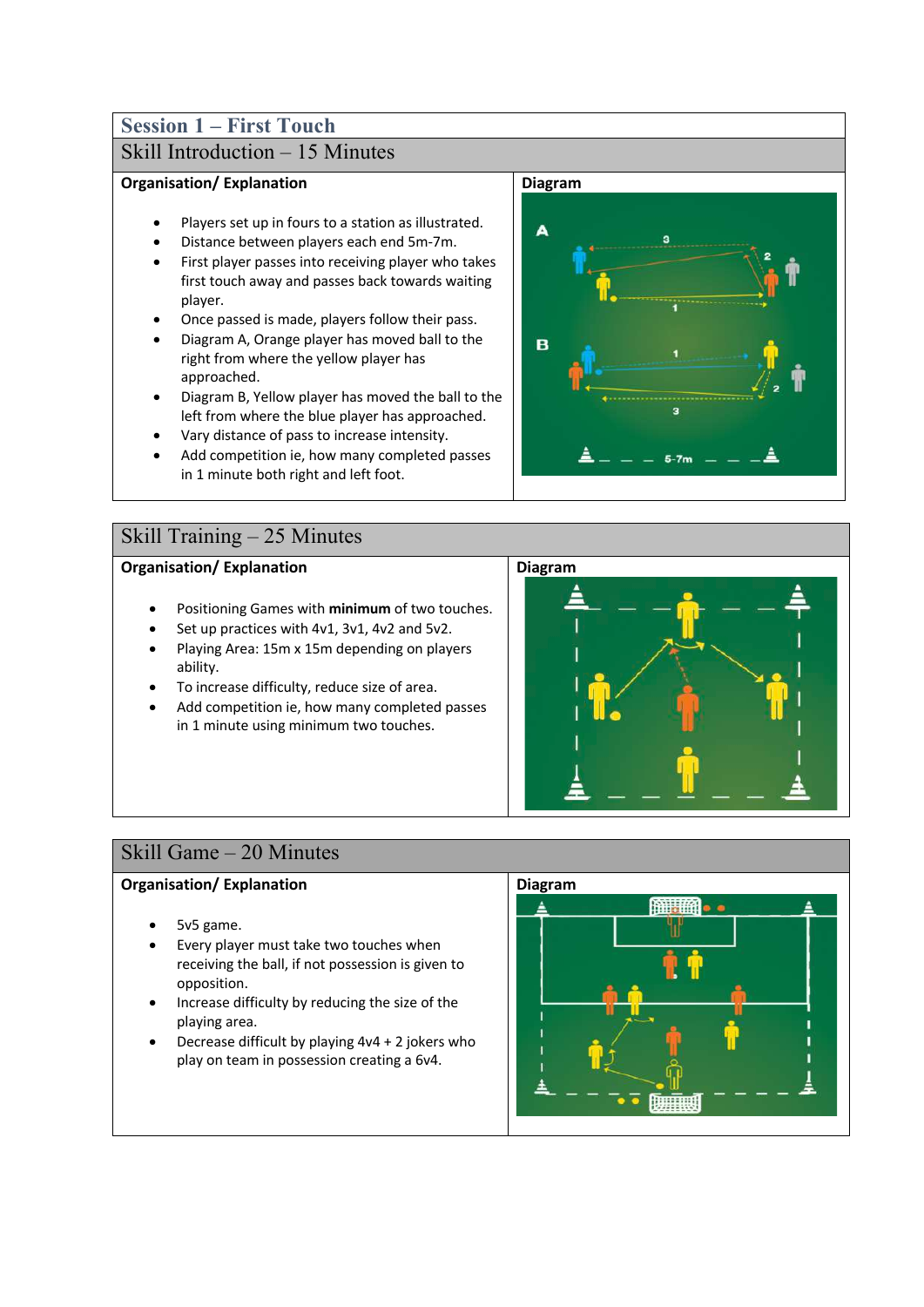# **Session 2 – First Touch**

### Skill Introduction – 15 Minutes

### **Organisation/ Explanation**

- Set up with 3 teams of 4 (or more) players with different colour bibs as illustrated in the diagram.
- Yellow team moves around the circle calling for the ball and moving it with their first touch to pass it with their second touch to a player free on the outside of the circle.
- Change roles after 1-2 minutes.

#### Variations

- Only use right / left foot.
- Only use inside / outside foot.
- Serve ball into the playing area to thigh / chest.
- After passing the ball, servers follow their pass to apply passive pressure on player receiving the ball.

### Skill Training – 25 Minutes

### **Organisation/ Explanation**

- 4v4 positioning game with 4 'wall' players.
- Playing Area: 20m x 30m depending on players ability.
- Mandatory 2 touches for all players.
- Encourage players to move the ball with first touch away from defender.
- Encourage players to make an angle when asking for the ball.
- Encourage players to scan before receiving the ball.
- **Step Up:** Reduce grid size.
- **Step Down: Increase grid size.**



### Skill Game – 20 Minutes

- 4v4 with 4 'wall' players.
- Playing Area: 20m x 30m with two 2m goals and a 5m-7m 'scoring zone' as illustrated in diagram.
- Mandatory 2 touches for every player.
- 'Wall' players not allowed to stop ball or play to each other.
- Can only score inside the 'scoring zone' with a one touch finish.
- Change teams every 2-3 minutes or after a goal is scored.



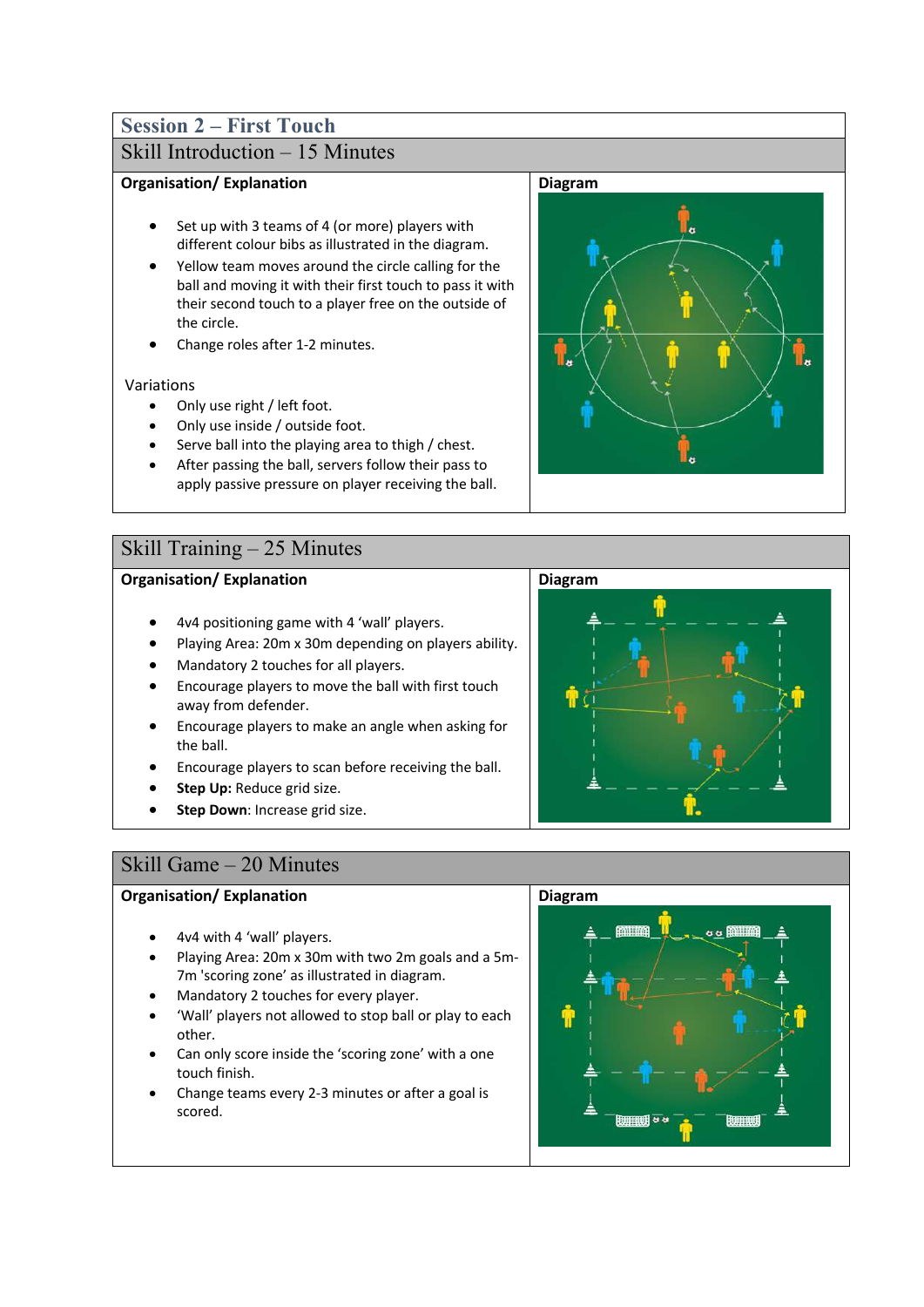# **Session 3 – First Touch**

## Skill Introduction – 15 Minutes

#### **Organisation/ Explanation**

- Players in groups of threes as illustrated.
- Exercise starts with a player on one side passing into the middle player who takes first touch side-ways out of the grid and plays ball back with their second touch.
- Repeat 10 times and swap middle player.
- Variations as illustrated, middle player receives pass and plays out to other side after taking first touch. Player playing the ball follows pass, passively defends one side of the grid to encourage receiving player to take first touch in opposite direction.



### Skill Training – 25 Minutes

### **Organisation/ Explanation**

- Positioning game 4v4 + 2 outside players for each team creating a 6v4 in possession.
- Playing Area: 30m x 30m.
- Mandatory 2 touches for all players.
- If someone passes ball to outside player, the two players then swap positions.
- Get players to move the ball quickly, make angles to receive the ball, position yourself so you can see as much of the field as possible and scan your options before receiving the ball.
- **Step Up**: Reduce grid size.
- Point scored for every complete pass to outside player and successful interchange between player passing the ball and outside player.
- **Step Down**: Increase grid size or add a joker.



### Skill Game – 20 Minutes

- 4v4 game.
- Playing Area: 35m x 35m.
- Goal scored by playing a pass through a gate to a team-mate.
- Mandatory 2 touches for all players.
- **Step Up:** Time limit on team in possession scoring a goal or decrease size of the goals.
- **Step Down:** Increase size of goals, add another goal or introduce a joker.

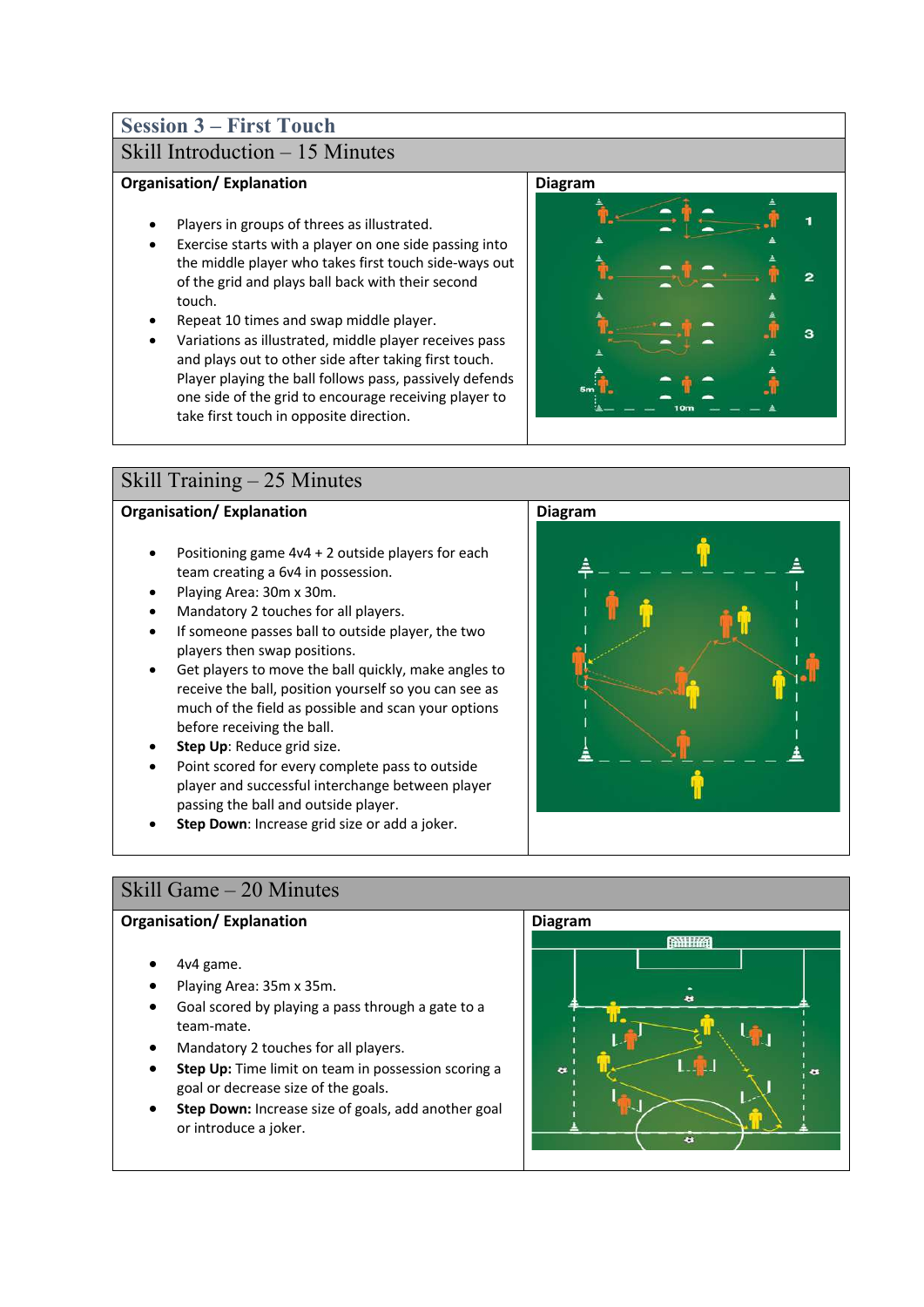# **Session 4 – Striking The Ball**

## Skill Introduction – 15 Minutes

### **Organisation/ Explanation**

- Playing Area: 20m x 20m.
- Split group with half of the players on outside of the playing area without a ball and other half inside area with a ball.
- Players inside dribble freely until they can play a pass to a 'free' player on the outside.
- Change roles every 2 minutes.
- Encourage players to use both left and right foot.
- Encourage good ball speed,
- Create good angles to receive the pass to then then play forward.
- Variation, players on outside start with the ball, players inside receive pass and play to a 'free' player.

### Skill Training – 25 Minutes

### **Organisation/ Explanation**

- Set up 3v1, 4v1, 5v2 positioning games based on players ability
- Playing Area: 10m x 10m.
- Players try to keep the ball from the defending player.
- Swap defender every 2 minutes.
- **Step Up:** make grid smaller or add additional defender.
- **Step Down:** make grid bigger.





### Skill Game – 20 Minutes

- 4v4 + 4 'neutral' players on outside.
- Playing Area: 20m x 30m.
- Team in possession can use 'neutral' players creating an 8v4.
- Rotate teams after 3 minutes or when a team scores.
- Encourage players to create angles to receive the pass.
- Encourage players to look to play forward towards goal.
- Goals count as double if scored by a 3<sup>rd</sup> man combination as illustrated in diagram.

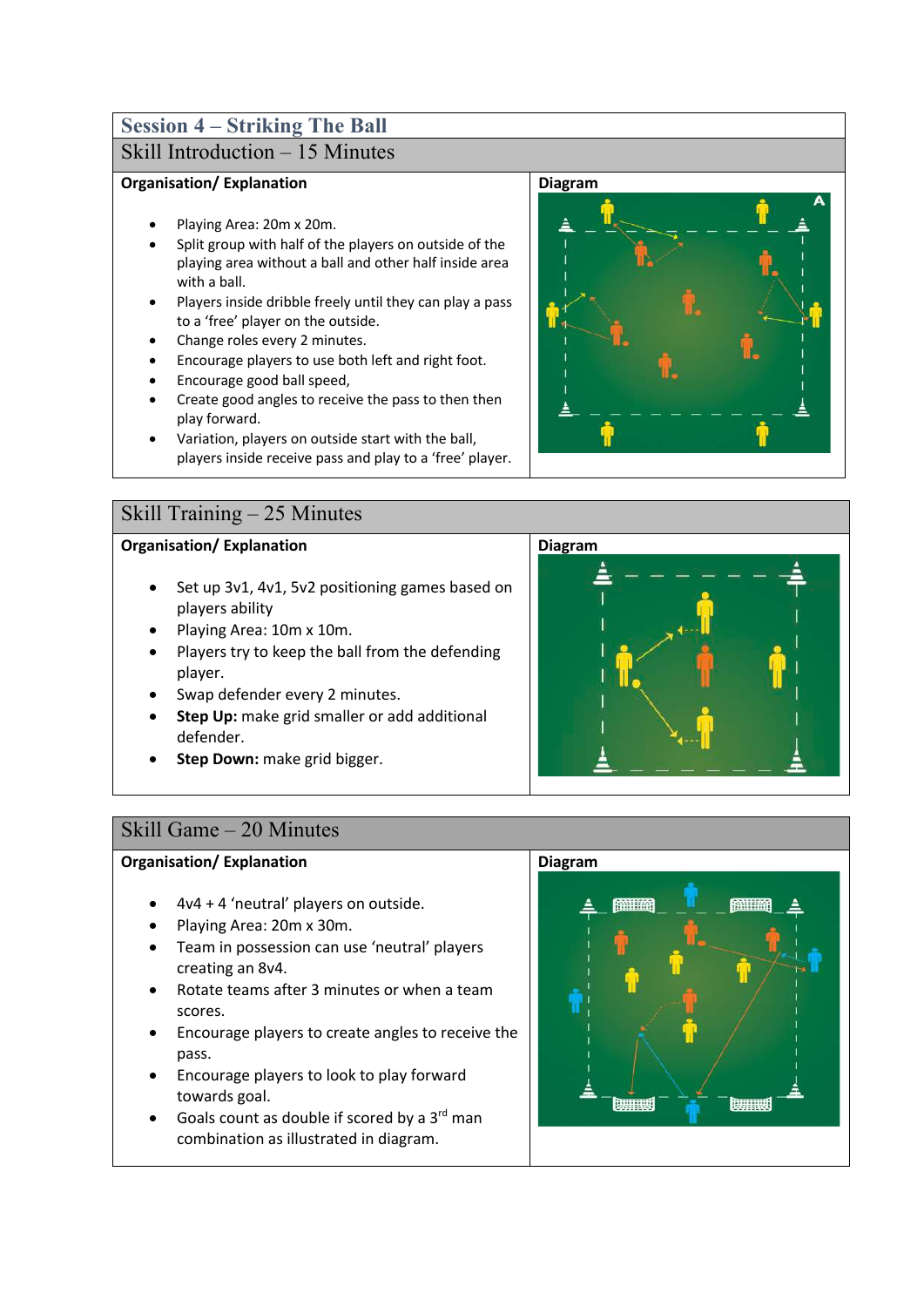# **Session 5 – Striking The Ball**

## Skill Introduction – 15 Minutes

### **Organisation/ Explanation**

- 6 players are positioned as shown, distance 7m-8m.
- Passing sequence as illustrated in diagram.
- All players follow their pass and move to the next cone.
- Encourage players to pass with good ball speed.
- Encourage players to play pass to receiving players back foot.
- Variation: Use 2 balls, one starting at cone A and one at cone B.



## Skill Training – 25 Minutes

### **Organisation/ Explanation**

- 3v1 Killer Pass positioning game with 9 players.
- Two grids set up (A&C) 12m x 12m.
- Three teams as illustrated in diagram.
- Coach plays ball into either yellow or blue team as illustrated.
- One defending player from the Red team comes out to defend in a 3v1 situation.
- Team in possession look to keep the ball and pass forward over to the other team where a new defender then applies pressure.
- Rotate defending team every 2-3 minutes or when defending team wins the ball.



### Skill Game – 20 Minutes

- 5v5 game including Gks + 2 'Neutral' players.
- Playing Area: 40m x 50m.
- Blue 'Neutral' players play for the team in possession to create a numerical advantage.
- All players stay in their designated areas.
- Encourage players in possession to keep the ball until the right opportunity presents itself to play the killer pass forward.
- **Step Up:** 2 touches only and or no neutral players.
- **Step Down**: 2 neutral players per grid and or make grids A and B bigger.

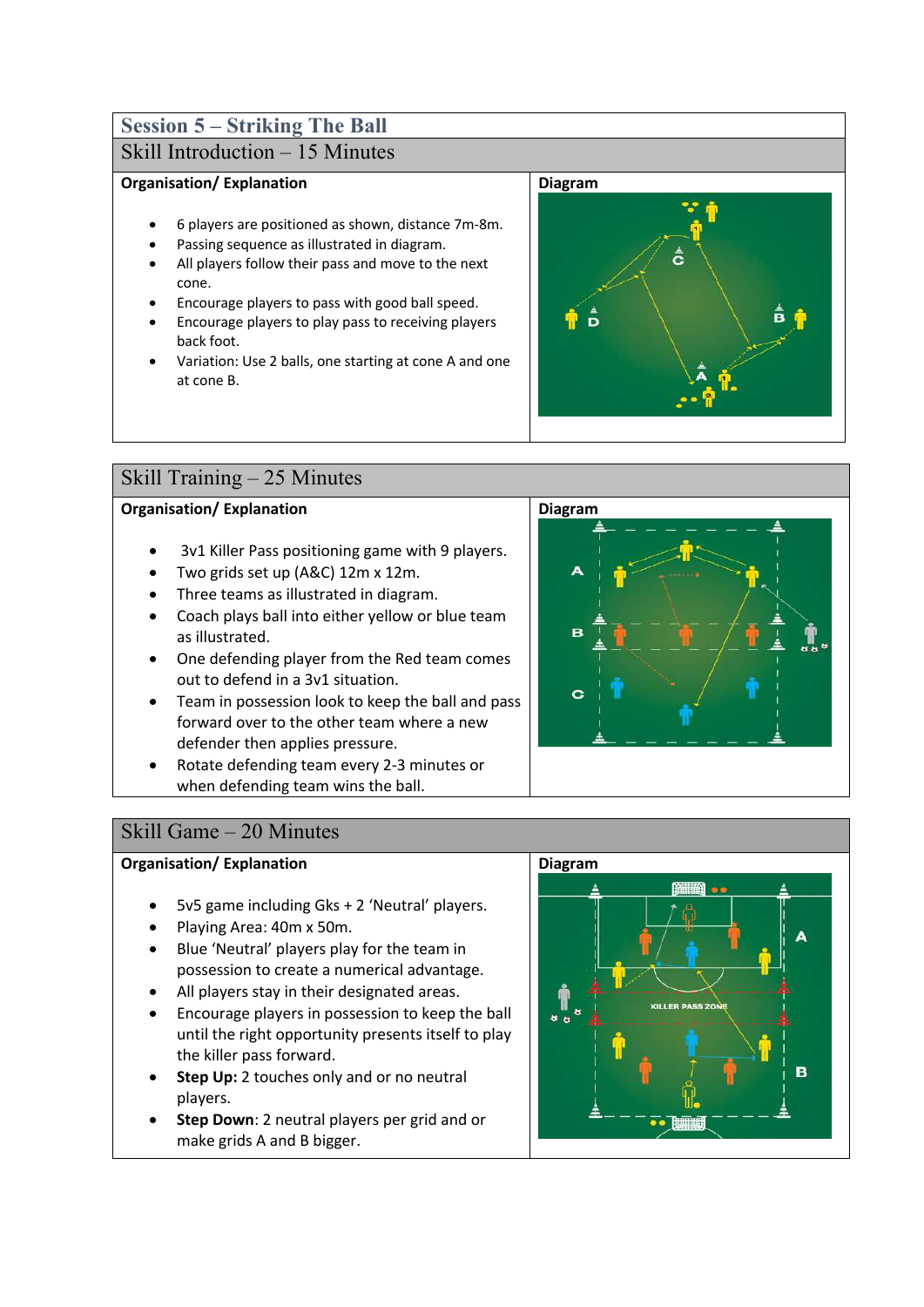# **Session 6 – Striking The Ball**

# Skill Introduction – 15 Minutes

### **Organisation/ Explanation**

- 6 Orange players located outside a 10m circle as illustrated.
- 6 Yellow players located inside a smaller 7m square as illustrated.
- Yellow players perform the role of a goalkeeper.
- Yellow players roll the ball out to the Orange player who shoots the ball back with a controlled instep drive.
- Orange players then move to the next yellow goalkeeper and repeats the process.
- Rotate Yellow players with Orange players once all players have returned to their original cone.
- Encourage players to use left and right foot to shoot.
- Variations: Volley or half-volley to shoot.

# Skill Training – 25 Minutes

### **Organisation/ Explanation**

- Two practices set up with one group focusing on right foot shooting and the other left foot shooting.
- Player #1 passes to player #2 who then runs to apply pressure as a defender. Player #2 take a first touch and shoots at goal.
- Player #1 then joins the shooting line and player #2 joins the defending line.
- Step Up: Increase the angle for player to shoot and reduce the distance between defending player and attacking player.
- Step Down: Move the cones closer to the goal to get some success. Increase the distance between defender and player shooting.

# Skill Game – 20 Minutes

### **Organisation/ Explanation**

- 3v3 shooting game.
- Playing Area: 20m x 20m divided by a halfway line.
- Game starts with a 3v1 in one grid.
- Team scores by shooting in their own half or by a finish from the lone attacker in opposite half from a rebound off the goalkeeper, post or crossbar.
- Rotate players regularly.
- Encourage players to shoot as often as possible.
- **Step Up**: Limit the number of passes before shooting or reduce size of playing area.
- **Step Down:** Make the playing are bigger.





**Diagram**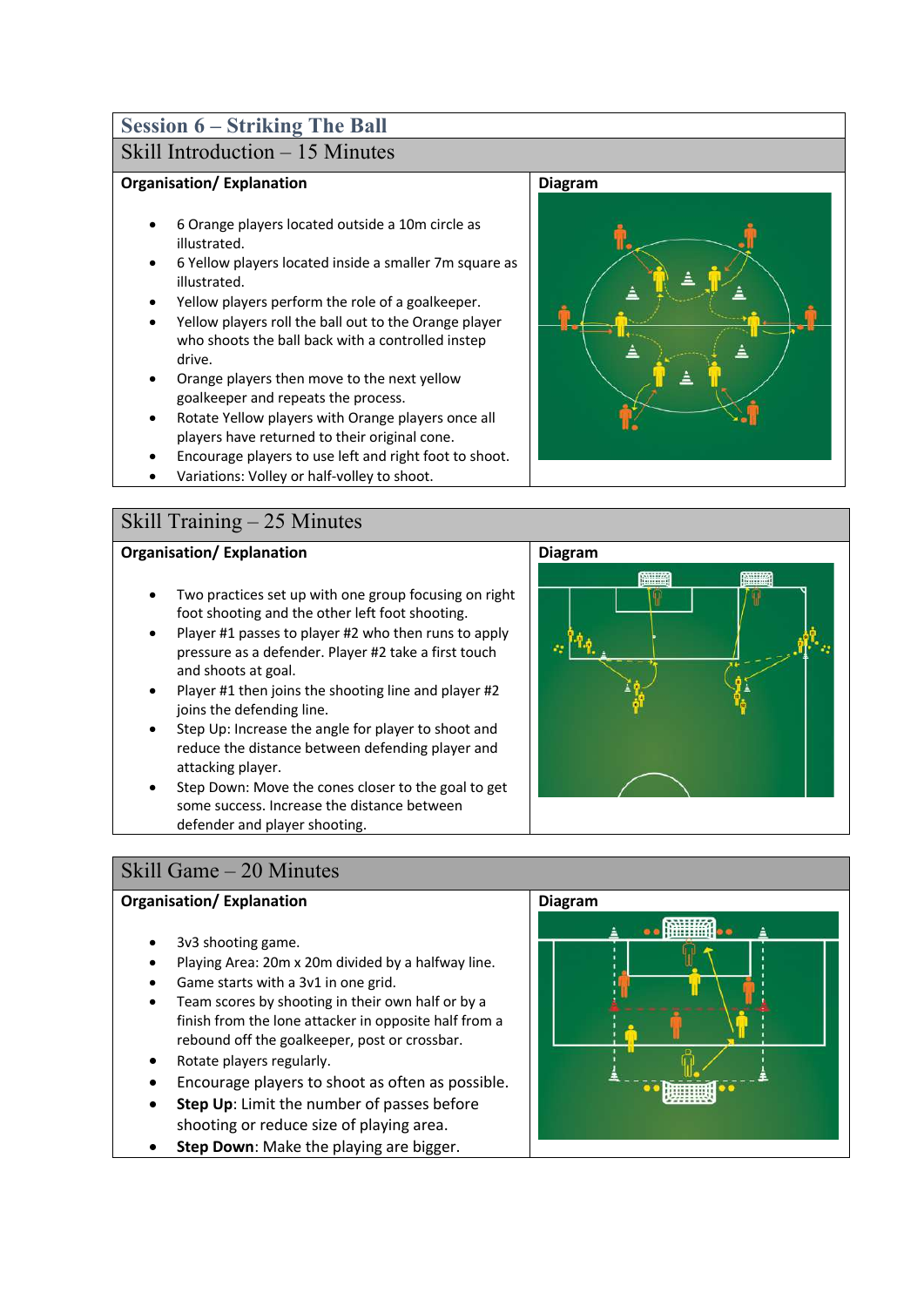### **Session 7 – Running With the Ball** Skill Introduction – 15 Minutes

#### **Organisation/ Explanation**

- All players running with a ball freely in the playing area.
- Playing Area: 30m x 30m.
- First 3-4 minutes: Low speed/ intensity, use both feet.
- Next 5-8 minutes: accelerate when you see free space in front of you, use only left or right foot.
- **Progression:** Split players into 4 groups, number them 1-4 and have the line up on all four sides of the playing. Coach calls a number and those number players run the ball across the playing area to the other side and back as quickly as possible.
- Coach calls 2-3 numbers to encourage players to get their heads up whilst running with the ball.



### **Organisation/ Explanation**

- Playing Area: 30m x 20m. Field and players set up as illustrated.
- The exercise starts with the first player (yellow) running the ball into the 'end shooting' zone and having a shot at goal.
- As soon as yellow player has had their shot the orange player starts running their ball to their 'end shooting' zone.
- As soon the yellow player has shot, they chase the orange player to prevent them from scoring.
- Once the orange player has had a shot, they chase the next yellow player and so on and so on.
- **Step Up:** Narrow the distance between the two goals and the byline.
- **Step Down:** Make playing area bigger.



### **Organisation/ Explanation**

- 4v4 Line game.
- Playing Area: 30m x 20m.
- To score a player must run the ball over the end line.
- Encourage players to spread out and find space.
- Encourage players to run with the ball as often as possible.
- If team gets across the end line they then go back the other way and attack the other end line.





**Diagram**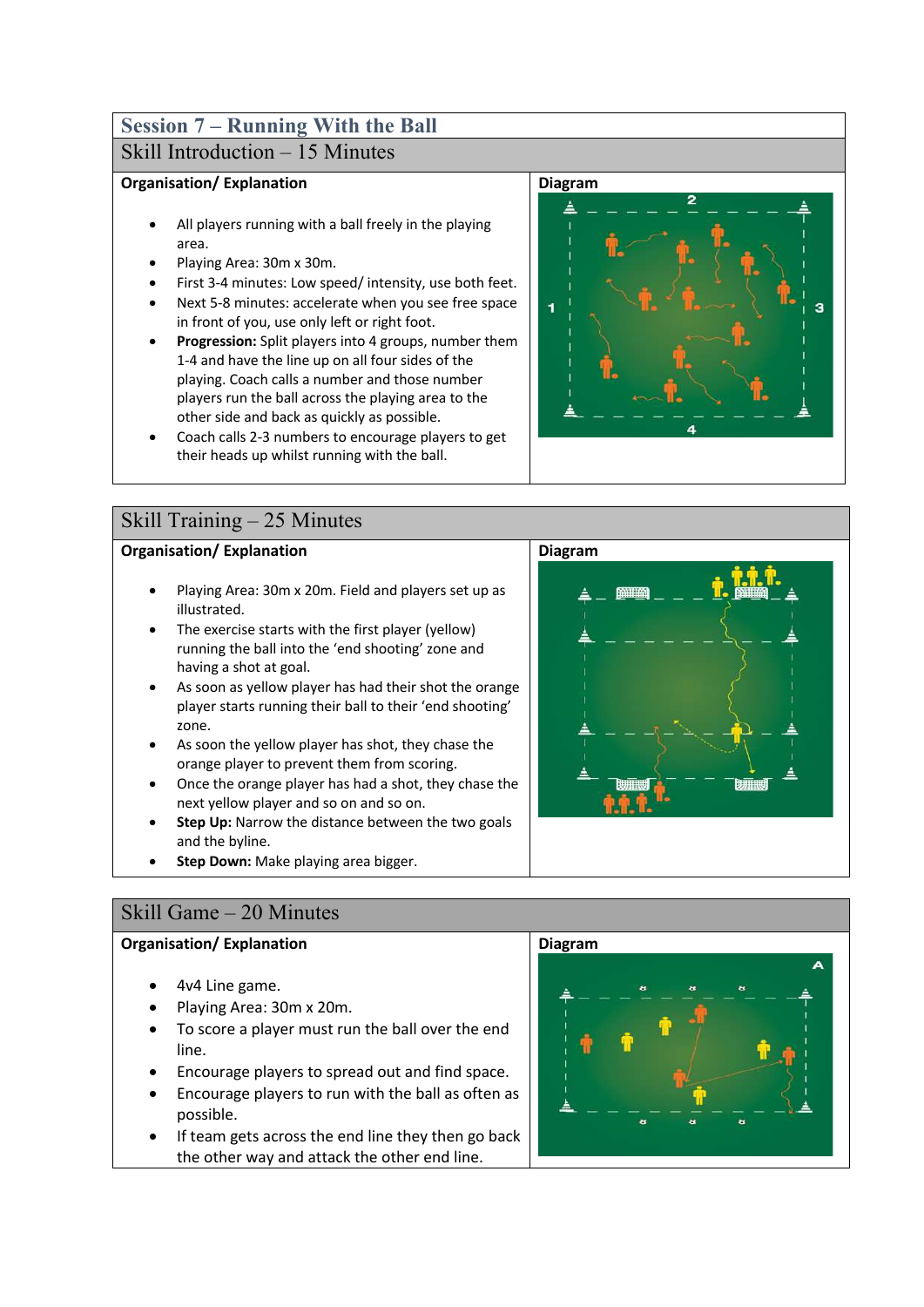# **Session 8 – Running With the Ball**

# Skill Introduction – 15 Minutes

### **Organisation/ Explanation**

- Playing Area: 30m.x 30m.
- Players in pairs as illustrated.
- One player dribble's in front as 'leader' with the other player following their every move.
- Rotate the players role regularly.

On the coach's instruction players perform the following:

- **Accelerate**
- Change direction
- Stop Start
- Feint turn followed by accelerate.

# Skill Training – 25 Minutes

### **Organisation/ Explanation**

- Set up players as illustrated.
- Exercise starts with first player of group A passing the ball to the first player of group B. Player B controls the ball and runs at goal at speed.
- Player A follows their pass, overlaps and chases player B who tries to score inside the penalty area.
- Yellow player then goes to group A and orange player goes to group B.
- Repeat with group C and D.
- Encourage players to run the ball at speed keeping their head up.
- If the defender catches up with attacker, encourage attacker to feint, change direction and accelerate away.







### Skill Game – 20 Minutes

- 4v4 game.
- Playing Area: 35m x 35m
- Five gates of 3m positioned in playing area.
- Team in possession scores by one of their players running the ball through one of the gates.
- Step Up: Team has 30 seconds to attempt to score and or decrease the gate size.
- Step Down: Increase the gate size, add another gate and or introduce a 'joker' who plays for both teams when in possession to create an overload.

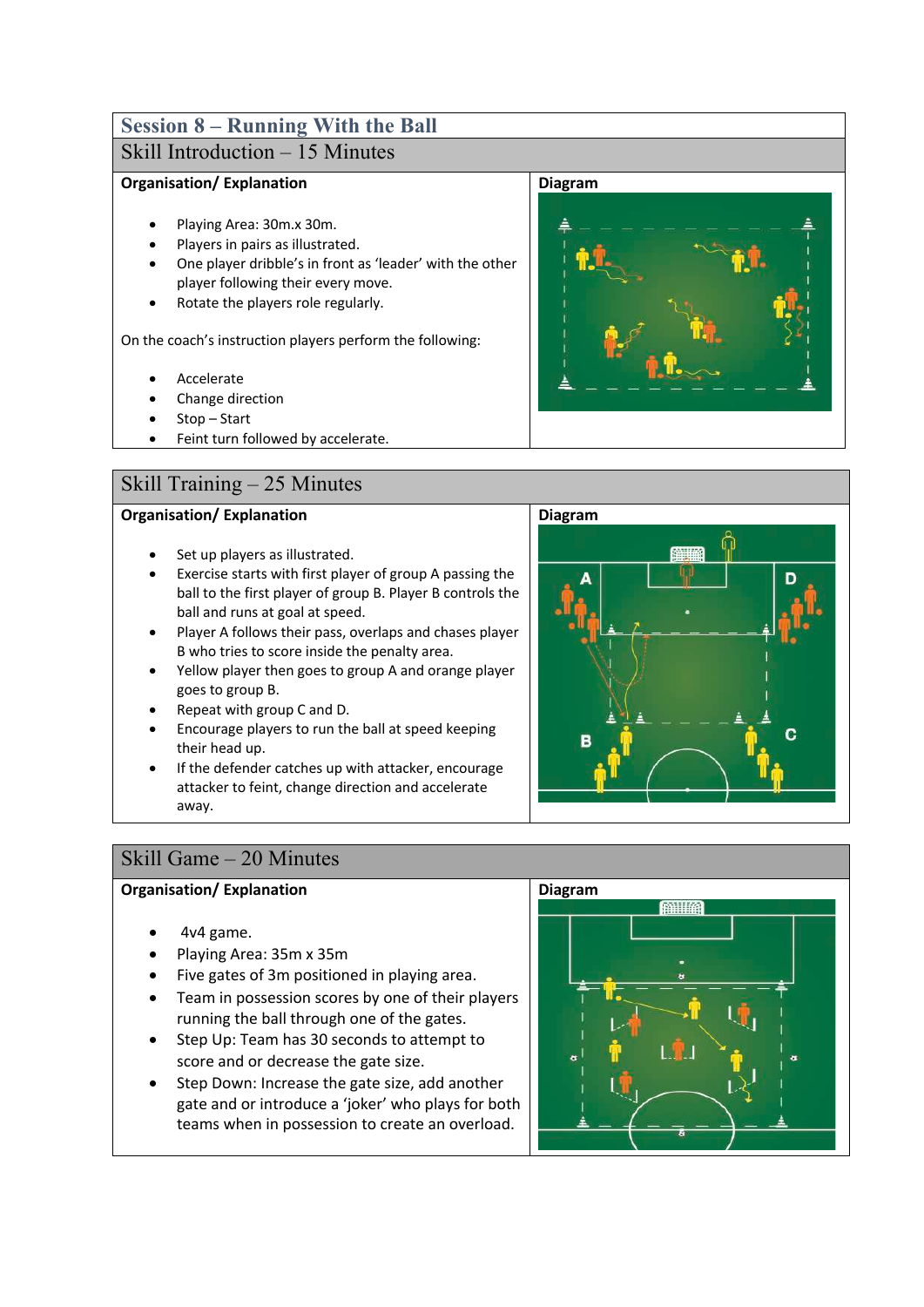### **Session 9 – Running With The Ball** Skill Introduction – 15 Minutes

### **Organisation/ Explanation**

- Playing Area: 30m x 30m with four small grids of 5m x 5m in each corner.
- Session set up as illustrated.
- 3 players in each corner are numbered 1-3.
- Coach calls a number and those players in each corner run the ball to the next grid as fast as possible.
- Encourage players to run the ball as fast as possible whilst maintaining possession and getting their head up.
- Competition: Get players from same grid to run the ball to the next grid and see how gets there first.
- Get players to run the ball with both left and right foot.

### Skill Training – 25 Minutes

### **Organisation/ Explanation**

- Session Set up as illustrated.
- Players put in pairs and placed in grids A-D.
- Practice starts with players passing to each other in their grids.
- Coach calls A, B, C or D and the player 2 within that particular grid plays a ball in behind player one who runs onto the ball and tries to score. Player 2 who played the pass chases player 1 down and tries to stop him/her shooting.
- Players then swap positions at the conclusion of their turn.
- Swap the pairings also once everyone has had a turn at defending and attacking.



### **Organisation/ Explanation**

- 4v4 game + 4 "wall' players, creating an 8v4.
- Session set up as illustrated.
- All players assigned and direct opponent and can only take the ball from that player.
- Outside players used to create combinations.
- Change teams every 2-3 minutes or when a goal is scored.
- Usual game rules apply.
- **Step Up:** Teams can only use wall players in their own half and or narrow the pitch.
- **Step Down: Widen the pitch.**



**Diagram**



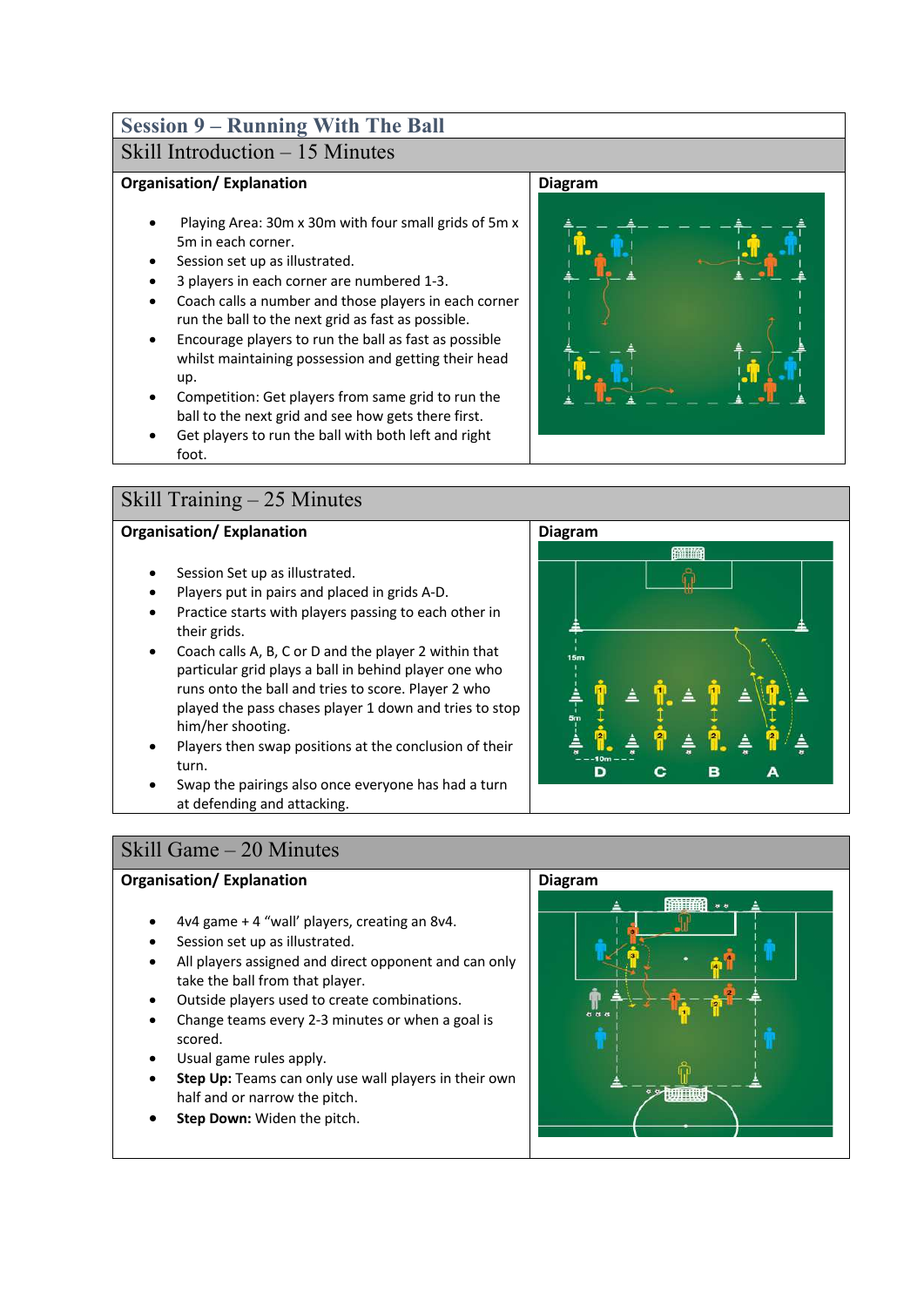# **Session 10 – 1v1**

# Skill Introduction – 15 Minutes

#### **Organisation/ Explanation**

- Field set up as illustrated. Cones 12-15m apart.
- To start the session two players from opposite sides dribble with the ball to a central cones and perform feint and or change of direction ball master move and continue to the other side.
- Get players to alternate between going around the central cones on the right and left side.
- Get players to increase tempo whilst maintaining the correct execution.
- Take out the middle markers to increase players perception and communication.
- Get player to perform a number of different ball mastery moves.

### Skill Training – 25 Minutes

### **Organisation/ Explanation**

- Playing Area: 20m x 30m.
- Practice set out as illustrated.
- On coaches' signal, player 1 from both teams sprints around the back of the goals onto the field of play.
- Ensure ball is played to either yellow or orange player to avoid any collisions.
- Players try to score in wither of the two end goals but must be inside the 'shooting' zone as marked out on the illustration.





### Skill Game – 20 Minutes

- Playing Area: 20m wide x 40m long.
- Session set out as illustrated.
- Each player yellow and orange has a designated central gate that they are to defend.
- Orange goalkeeper starts the game with all outfield players of both teams in grid A. Orange team try to keep possession and try to beat their opponent in a 1v1 to get through their gate to score against opposition goalkeeper.
- If yellow win the ball they try to score immediately. If they score play restarts in yellow team's half. If orange score, play restarts in orange half.

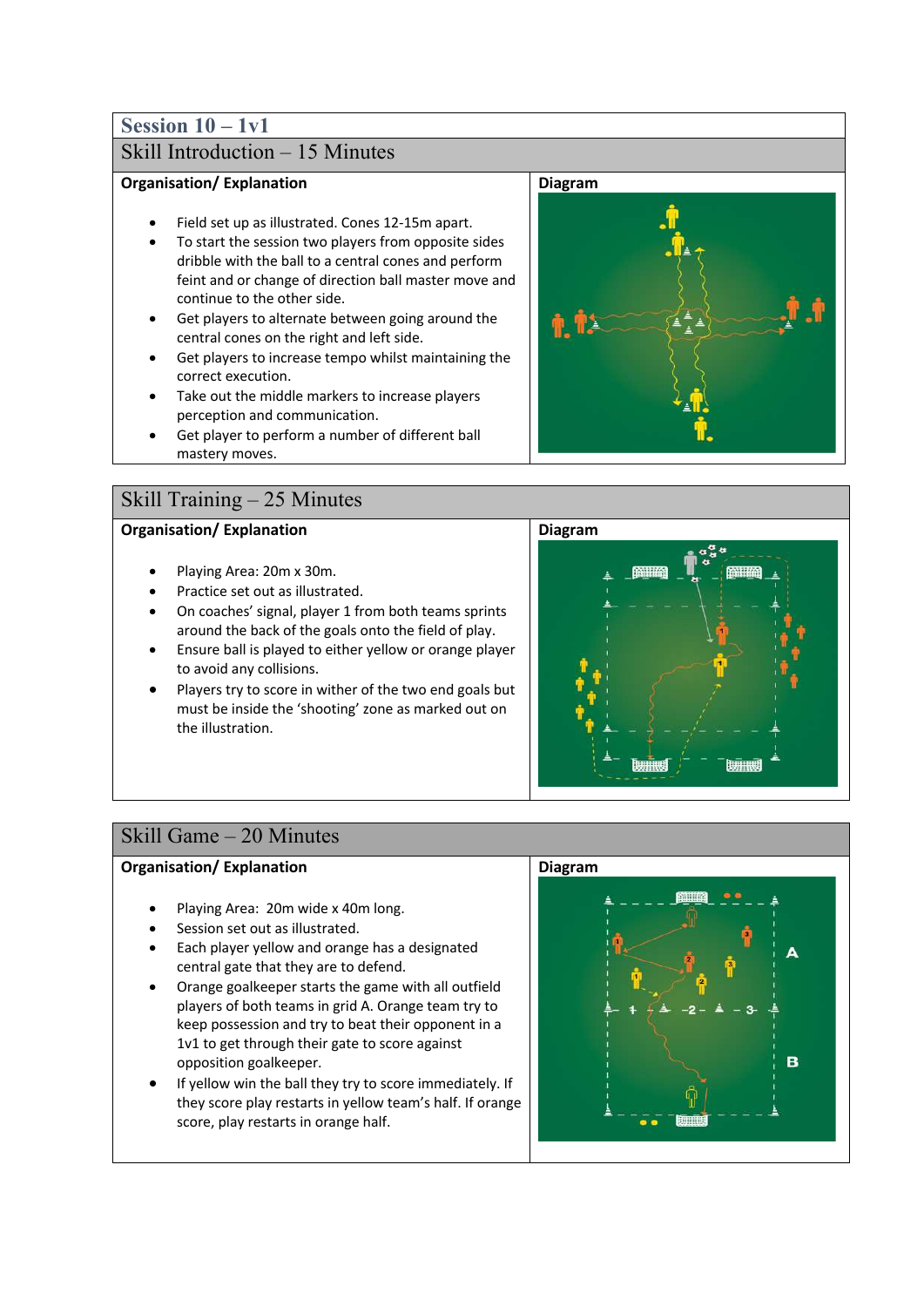# **Session 11 – 1v1**

# Skill Introduction – 15 Minutes

### **Organisation/ Explanation**

- Playing Area: Grid A & C 20m x 10m, Grid B 20m x 15m.
- Session starts with all players all in grid B.
- Encourage players to be creative on the ball, use change of direction move and feints and accelerate into Grid A or C after performing a skill move.
- Progression: Number players 1-4, on the coaches call of a specific number, players perform a feint and attack either grid A or C and shoot towards a goal.
- Variation: choose one team to be a defending team in Grid B, other two teams start in Grid A or C and take the defending team on in a 1v1 to score in opposite grid.

## Skill Training – 25 Minutes

### **Organisation/ Explanation**

- Session set up as illustrated.
- Exercise starts with Orange 1 on cone A passing the ball into Orange 1 on cone B and receiving the pass back as seen in the diagram. As Orange 1 from cone A makes their run into the playing area, Yellow 1 from cone D enters the playing area to defend creating a 1v1. Orange player looks to beat defender and score.
- Process is then repeated on other side.
- Rotate players every 3-4 minutes.





### Skill Game – 20 Minutes

- Playing Area: 40m x 30m with 'shooting' zones 5m 7m at each end of the field.
- Session set up as illustrated.
- Session starts with Orange team keeping possession from one yellow defender in a 4v1.
- Orange team tries to get one player across the central line in possession to attempt to get into the 'scoring zone'.
- As the Orange player crosses the central line, one yellow player enters the field of play to defend creating a 1v1.
- If yellow win possession, all players enter the area creating a 4v1 against Orange and the game continues.